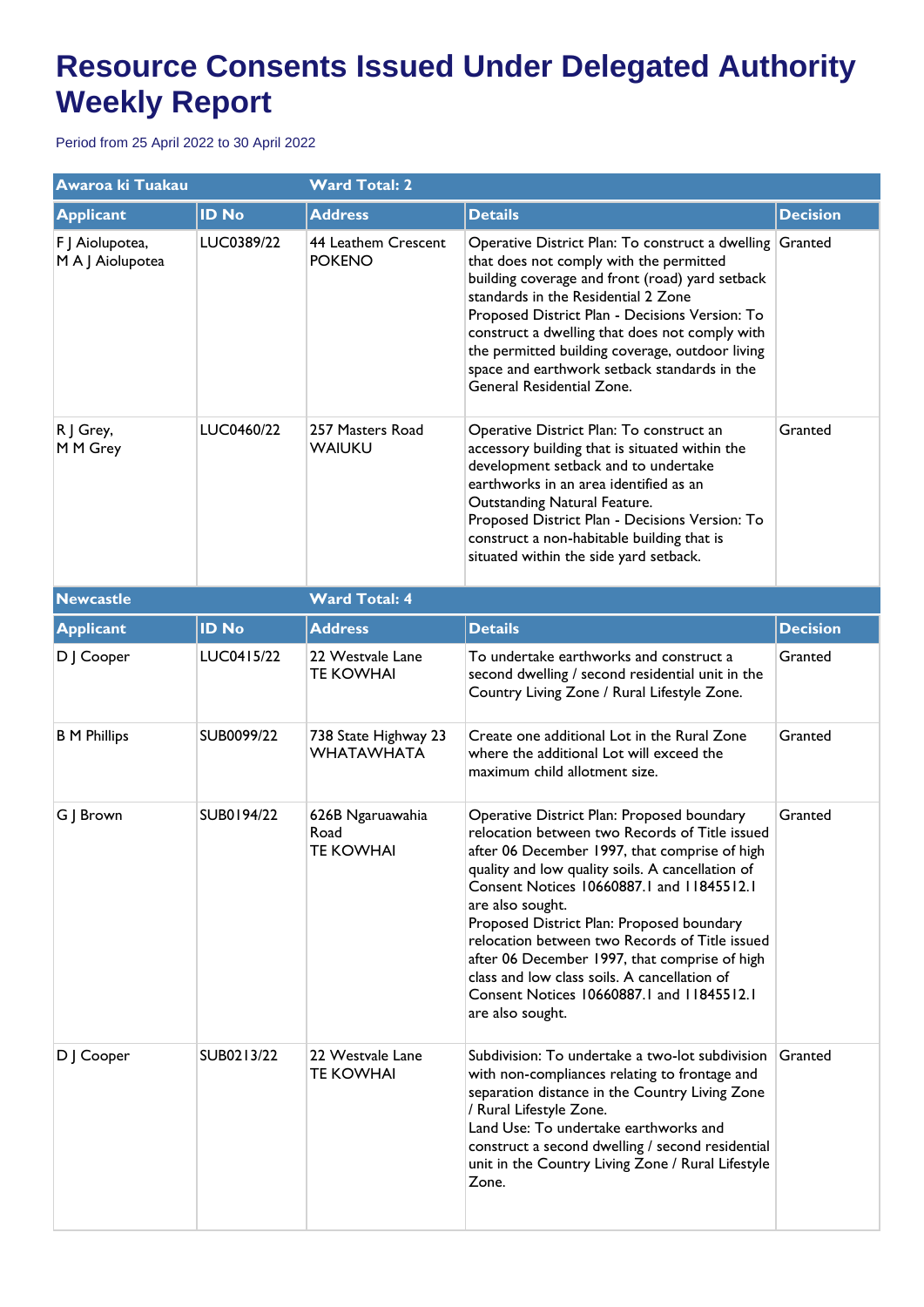## **Resource Consents Issued Under Delegated Authority Weekly Report**

Period from 25 April 2022 to 30 April 2022

| <b>Ngaruawahia</b>         |              | <b>Ward Total: I</b>            |                                                                                                                                                                                                                                                                   |                 |  |
|----------------------------|--------------|---------------------------------|-------------------------------------------------------------------------------------------------------------------------------------------------------------------------------------------------------------------------------------------------------------------|-----------------|--|
| Applicant                  | <b>ID No</b> | <b>Address</b>                  | <b>Details</b>                                                                                                                                                                                                                                                    | <b>Decision</b> |  |
| ERT Kaa,<br>P A T A Clarke | LUC0480/22   | 4 Kahakaha Place<br>NGARUAWAHIA | Proposed District Plan - Decisions Version: To<br>construct a dwelling where the garage is<br>situated in front of the front façade of the<br>residential unit and also a non-compliance in<br>relation to earthwork setbacks in the General<br>Residential Zone. | Granted         |  |

| Raglan                        |              | <b>Ward Total: 2</b>               |                                                                                                                                                                                                                                                                                                                                                                                |                 |  |
|-------------------------------|--------------|------------------------------------|--------------------------------------------------------------------------------------------------------------------------------------------------------------------------------------------------------------------------------------------------------------------------------------------------------------------------------------------------------------------------------|-----------------|--|
| <b>Applicant</b>              | <b>ID No</b> | <b>Address</b>                     | <b>Details</b>                                                                                                                                                                                                                                                                                                                                                                 | <b>Decision</b> |  |
| Z A Carter.<br>  Carter       | LUC0413/22   | 232 Hills Road<br><b>RAGLAN</b>    | Operative District Plan: To construct a dwelling Granted<br>that does not comply with the setback (road &<br>neighbouring property) standards in the Coastal<br>Zone.<br>Proposed District Plan - Decisions Version: To<br>construct a dwelling that does not comply with<br>the setback (road, neighbouring property &<br>earthworks) standards in the General Rural<br>Zone. |                 |  |
| S D K Bamber                  | LUC0457/22   | 19 Nau Mai Road<br><b>OKETE</b>    | Operative District Plan: To relocate a building<br>to be used for a future ancillary office activity in<br>the Light Industrial Zone.<br>Proposed District Plan - Decisions Version: To<br>relocate a building to be used for a future<br>ancillary office activity in the General Industrial<br>Zone.                                                                         | Granted         |  |
| <b>Tamahere</b>               |              | <b>Ward Total: I</b>               |                                                                                                                                                                                                                                                                                                                                                                                |                 |  |
| <b>Applicant</b>              | <b>ID No</b> | <b>Address</b>                     | <b>Details</b>                                                                                                                                                                                                                                                                                                                                                                 | <b>Decision</b> |  |
| M R Harrison.<br>K T Harrison | LUC0486/22   | 169 Webster Road<br><b>MATANGI</b> | Operative District Plan: To construct a dwelling Granted<br>that does not comply with the building coverage<br>and setback standards in the Rural Zone.<br>Proposed District Plan - Decisions Version: To<br>construct a dwelling that does not comply with<br>the building coverage and setback standards in<br>the General Rural Zone.                                       |                 |  |

| <b>Whangamarino</b>                    |               | <b>Ward Total: 2</b>                |                                                                                                                                                                                                                                                    |                 |
|----------------------------------------|---------------|-------------------------------------|----------------------------------------------------------------------------------------------------------------------------------------------------------------------------------------------------------------------------------------------------|-----------------|
| <b>Applicant</b>                       | <b>ID No</b>  | <b>Address</b>                      | <b>Details</b>                                                                                                                                                                                                                                     | <b>Decision</b> |
| Maketu Poultry<br><b>Farms Limited</b> | LUC0126/20.01 | 1816 Miranda Road<br><b>MIRANDA</b> | S127 RMA 1991 LUC0126/20 - Change of<br>conditions 1, 7, and 8: To increase the number<br>of day-old imported birds at an existing free<br>range poultry rearing operation to 750,000 per<br>year (300,000 at any one time).                       | Granted         |
| A Halligan,<br>E C Halligan            | LUC0463/22    | 41 Awanui Avenue<br>TE KAUWHATA     | Operative District Plan: To construct a dwelling Granted<br>that exceeds the permitted area of earthworks<br>and infringes daylight admission at the southern<br>boundary within the New Residential Zone.<br>Proposed District Plan: To undertake |                 |